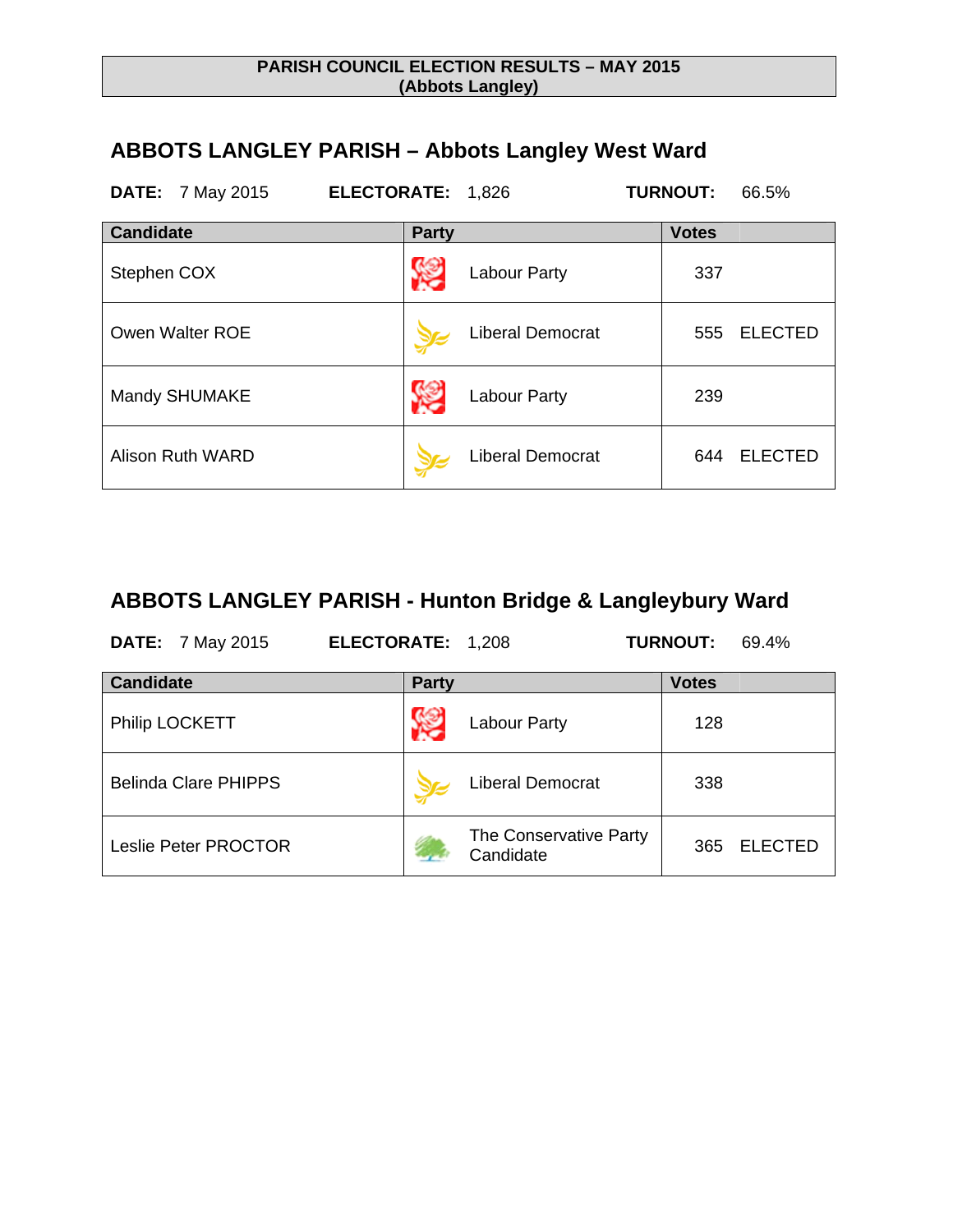### **PARISH COUNCIL ELECTION RESULTS – MAY 2015 (Abbots Langley)**

# **ABBOTS LANGLEY PARISH - Leavesden Ward**

**DATE:** 11 May 2015 **ELECTORATE:** 5,177 **TURNOUT:** 67.9%

| <b>Candidate</b>            | <b>Party</b> |                                                             | <b>Votes</b> |                |
|-----------------------------|--------------|-------------------------------------------------------------|--------------|----------------|
| Sara Louise BEDFORD         |              | <b>Liberal Democrat</b>                                     |              | 1,542 ELECTED  |
| <b>Martin BROOKS</b>        |              | <b>Liberal Democrat</b>                                     |              | 1,413 ELECTED  |
| <b>Liz BURNS</b>            |              | <b>Liberal Democrat</b>                                     |              | 1,308 ELECTED  |
| Adam Yusuf CADOO            | <b>VEI</b>   | <b>Labour Party</b>                                         | 544          |                |
| Stephen GILES-MEDHURST      |              | <b>Liberal Democrat</b>                                     |              | 1,424 ELECTED  |
| <b>Colin James GRAY</b>     | <b>SEP</b>   | <b>Labour Party</b>                                         | 643          |                |
| Anne JOYNES                 | r.           | Labour Party                                                | 592          |                |
| Marie-Louise Straub NOLAN   | r.           | <b>Labour Party</b>                                         | 584          |                |
| <b>Robin William POWELL</b> |              | <b>Liberal Democrat</b>                                     | 1,289        |                |
| <b>Richard SHATTOCK</b>     |              | <b>Trade Unionist and</b><br><b>Socialists Against Cuts</b> | 147          |                |
| <b>Greg SHUMAKE</b>         | <b>SEP</b>   | Labour Party                                                | 492          |                |
| <b>Hitesh Kumar TAILOR</b>  |              | The Conservative Party<br>Candidate                         | 1,378        | <b>ELECTED</b> |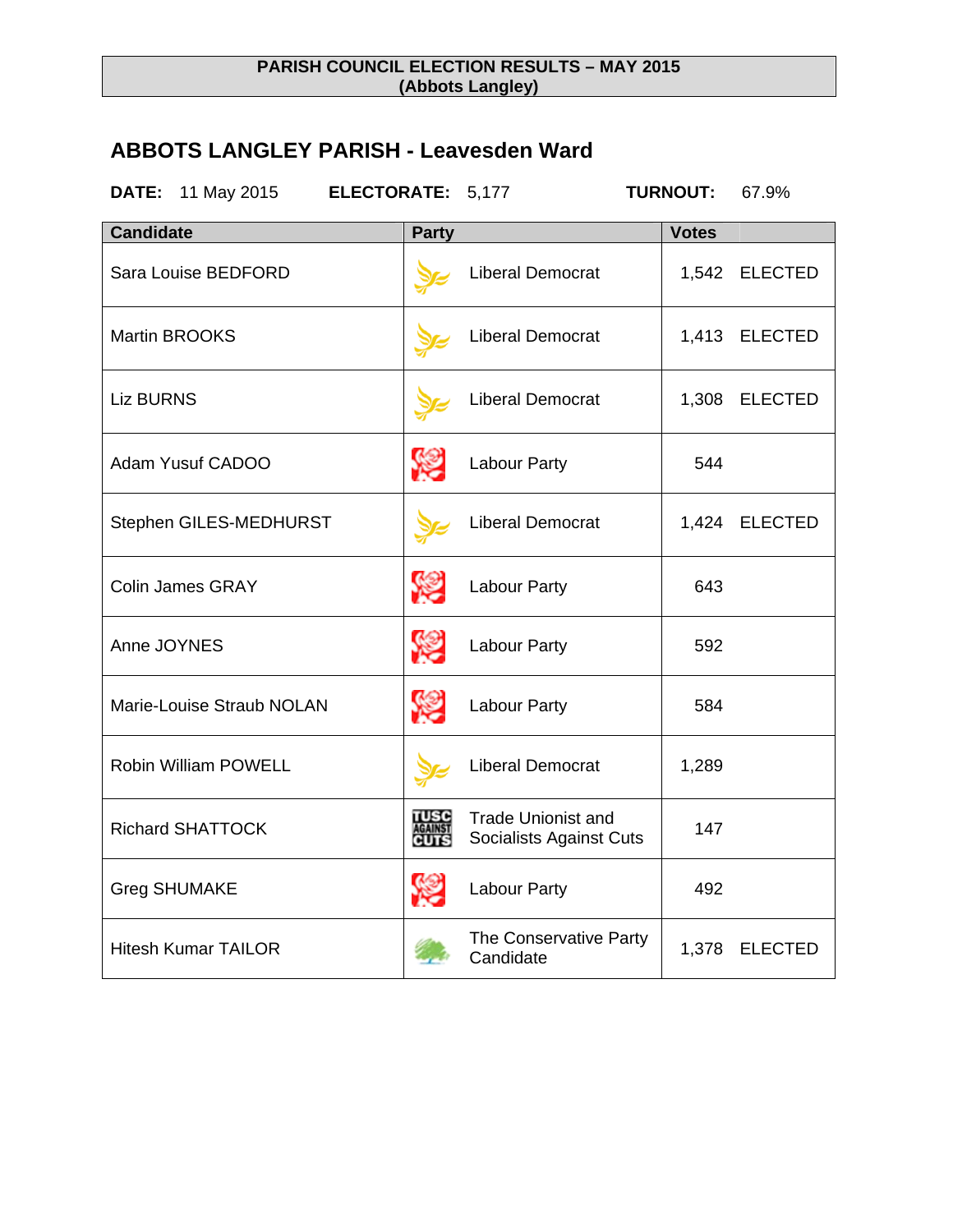### **PARISH COUNCIL ELECTION RESULTS – MAY 2015 (Abbots Langley)**

# **ABBOTS LANGLEY PARISH - Primrose Hill Ward**

**DATE:** 7 May 2015 **ELECTORATE:** 2,058 **TURNOUT:** 65.3%

| <b>Candidate</b>      | <b>Party</b>            | <b>Votes</b>          |
|-----------------------|-------------------------|-----------------------|
| Lyn FERGUSON          | <b>Liberal Democrat</b> | <b>ELECTED</b><br>830 |
| <b>Alex MICHAELS</b>  | <b>Liberal Democrat</b> | <b>ELECTED</b><br>810 |
| <b>Bruce PROCHNIK</b> | Labour Party            | 313                   |
| Maureen SEDLACEK      | Labour Party            | 254                   |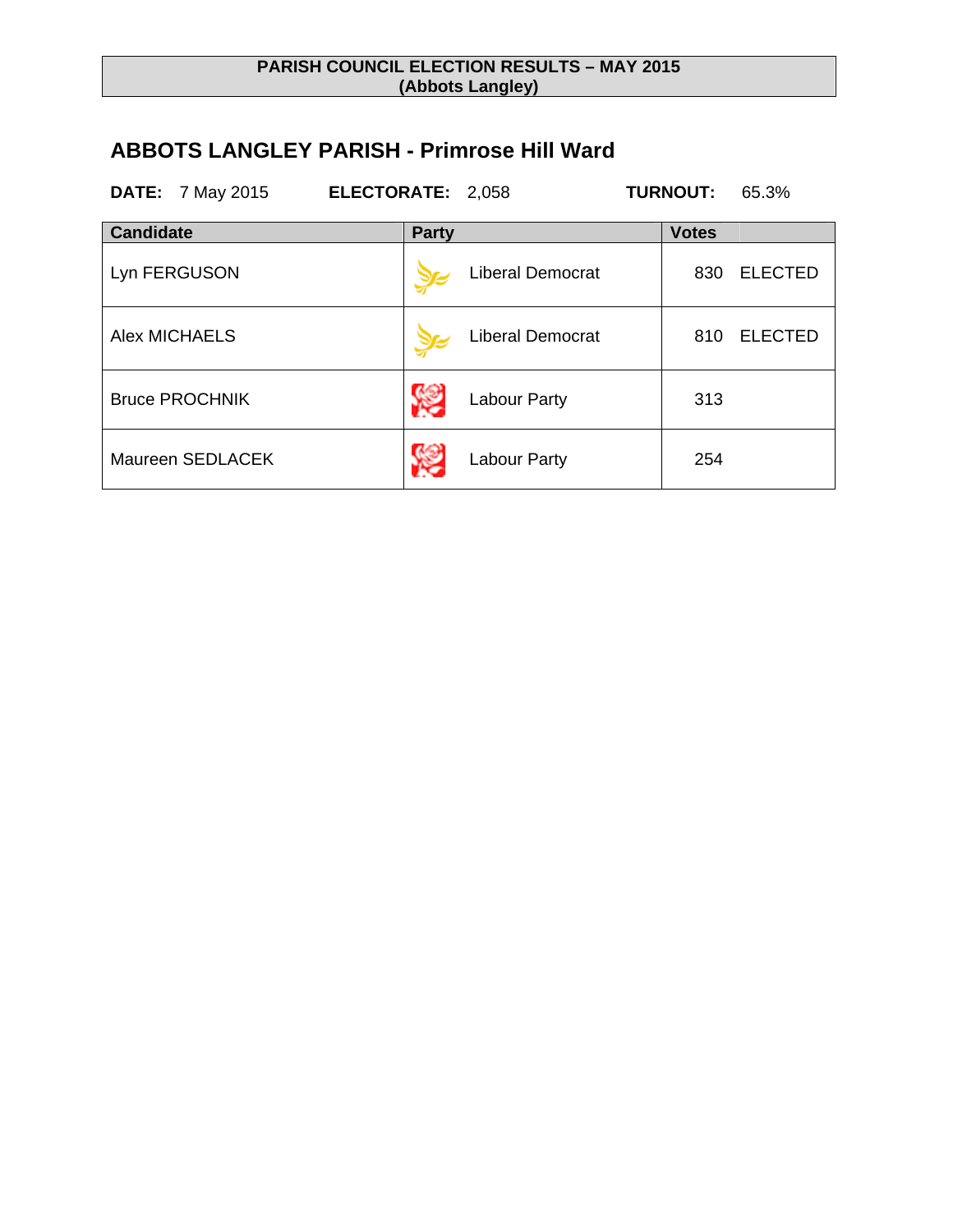### **PARISH COUNCIL ELECTION RESULTS – MAY 2015 (Watford Rural)**

# **WATFORD RURAL PARISH – Ashridge Ward**

| <b>DATE:</b> 7 May 2015 | ELECTORATE: 1,238 |                                     | 56.2%<br><b>TURNOUT:</b> |
|-------------------------|-------------------|-------------------------------------|--------------------------|
| <b>Candidate</b>        | <b>Party</b>      |                                     | <b>Votes</b>             |
| <b>Shanti MARU</b>      |                   | The Conservative Party<br>Candidate | <b>ELECTED</b><br>353    |
| <b>Steven PALMER</b>    |                   | <b>Labour Party</b>                 | 323                      |

# **WATFORD RURAL PARISH – Carpenders Park Ward**

| <b>DATE:</b> 7 May 2015<br>ELECTORATE: 4,064 |              |                                        | <b>TURNOUT:</b> | 70.6%          |
|----------------------------------------------|--------------|----------------------------------------|-----------------|----------------|
| <b>Candidate</b>                             | <b>Party</b> |                                        | <b>Votes</b>    |                |
| David Edward Anthony COLTMAN                 |              | <b>Conservative Party</b><br>Candidate | 1821            | <b>ELECTED</b> |
| Valerie Evelyn COLTMAN                       |              | <b>Conservative Party</b><br>Candidate | 1808            | <b>ELECTED</b> |
| <b>Terry DOS RAMOS</b>                       |              | <b>Conservative Party</b><br>Candidate | 1879            | <b>ELECTED</b> |
| <b>Paul Alexander GORDON</b>                 | \$           | Labour Party                           | 765             |                |
| Michael Frederick Herbert KING               | <b>SEP</b>   | Labour Party                           | 705             |                |
| Angela Winifred Christina ROBERTS            |              | <b>Conservative Party</b><br>Candidate | 1849            | <b>ELECTED</b> |
| <b>Greg SHUMAKE</b>                          |              | Labour Party                           | 599             |                |
| <b>Mandy Susan SHUMAKE</b>                   |              | Labour Party                           | 548             |                |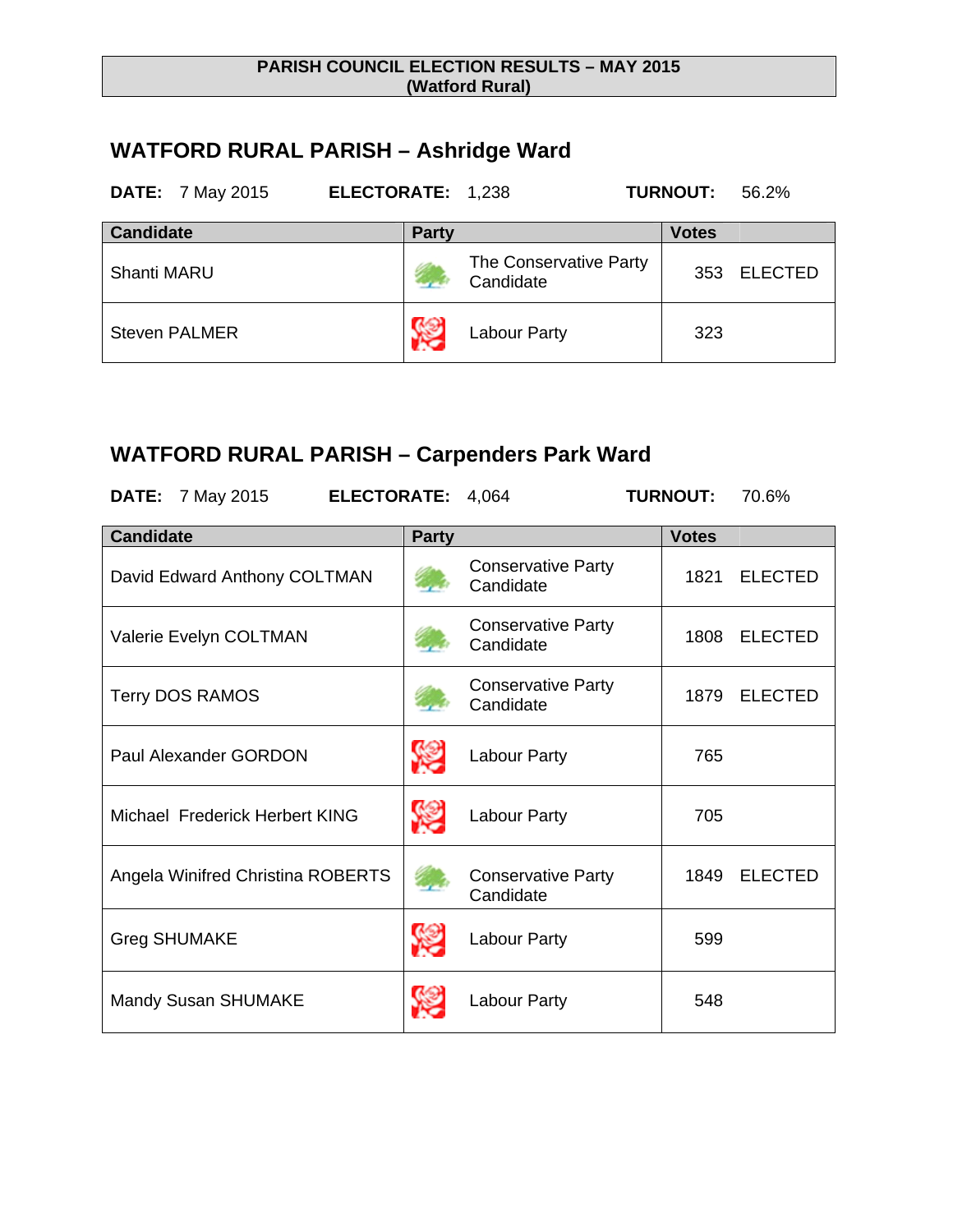#### **PARISH COUNCIL ELECTION RESULTS – MAY 2015 (Watford Rural)**

# **WATFORD RURAL PARISH – Hayling Ward**

**DATE:** 7 May 2015 **ELECTORATE:** 2,569 **TURNOUT:** 55.7%

| <b>Candidate</b>           | <b>Party</b>                           | <b>Votes</b>          |
|----------------------------|----------------------------------------|-----------------------|
| <b>Ty HARRIS</b>           | <b>Conservative Party</b><br>Candidate | <b>ELECTED</b><br>608 |
| Joan KING                  | Labour Party                           | <b>ELECTED</b><br>564 |
| Stephen Michael James KING | Labour Party                           | 560                   |
| John KYLES                 | <b>Conservative Party</b><br>Candidate | 471                   |
| Dennis John ROGERS         | <b>Liberal Democrat</b>                | 240                   |
| Zoe Ann SALTER             | <b>Liberal Democrat</b>                | 208                   |

### **WATFORD RURAL PARISH – Oxhey Hall Ward**

**DATE:** 7 May 2015 **ELECTORATE:** 2,671 **TURNOUT:** 70.5%

| <b>Candidate</b>      | <b>Party</b>                           | <b>Votes</b>          |
|-----------------------|----------------------------------------|-----------------------|
| <b>Gregory BARROW</b> | <b>Conservative Party</b><br>Candidate | 715                   |
| Jo COX                | <b>Labour Party</b>                    | 247                   |
| Matty COX O'BRIEN     | <b>Labour Party</b>                    | 265                   |
| Ann GRANT             | <b>Conservative Party</b><br>Candidate | <b>ELECTED</b><br>727 |
| lan HENDERSON         | <b>Liberal Democrat</b>                | 533                   |
| <b>Alison SCARTH</b>  | <b>Liberal Democrat</b>                | <b>ELECTED</b><br>737 |